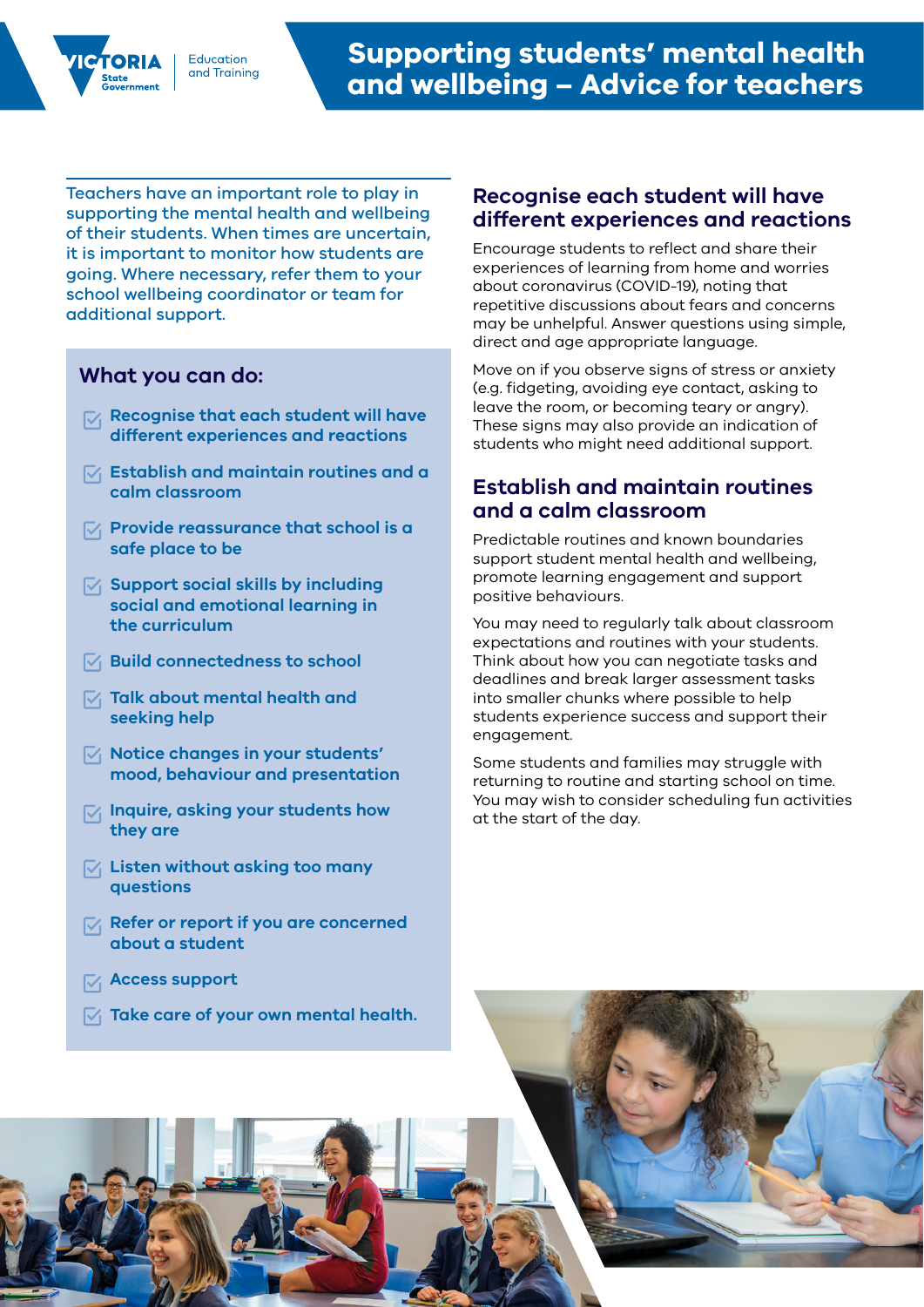#### **Provide reassurance that school is a safe place to be**

Reassure students of the procedures and supports in place to ensure that school is a safe place to be. Remind them that your school is a community in which everyone cares for one another.

#### **Support social skills by including social and emotional learning in the classroom**

There are a range of activities that you can do with your class to support their mental health and wellbeing.

The Resilience, Rights and Respectful Relationships teaching and learning materials provide a variety of activities designed to develop students' social and emotional learning. The activities cover six key elements of social and emotional learning, including emotional literacy, personal strengths, positive coping, problem solving, stress management and seeking help.

For more information, see: Resilience, Rights and [Respectful Relationships](http://fuse.education.vic.gov.au/ResourcePackage/ByPin?pin=2JZX4R)

## **Build connectedness to school**

Connectedness, or belonging, is essential for positive mental health and wellbeing.

Think about how you would normally create a warm and positive classroom climate. Activities could include cooperative games, puzzles that require students to work together, lunchtime clubs and group work with defined roles and low stress outcomes.

#### **Talk about mental health and seeking help**

It is helpful to normalise talking about mental health and wellbeing in an age appropriate way. Reassure students it is normal and understandable to experience a range of emotions about coronavirus (COVID-19). Whatever their reaction, it is okay. They won't be the only one feeling this way!

Encourage your students to take a break from social media, spend time with people who make them laugh and feel happy, get outdoors, get creative, listen to music, eat well, get more sleep and talk to someone if they need.

Students will often be the first to notice a friend may be struggling. Encourage your students to listen to and check in with each other. Reinforce that talking to a trusted adult about a friend isn't betraying a confidence, but an important part of looking after each other.

Regularly remind students about how to access wellbeing support at school. If appropriate, talk about external services such as headspace and Kids Helpline and leave the relevant details up on your whiteboard.

## **Notice any changes in mood, behaviour and presentation**

Changes in students' mood, behaviour and presentation may be signs that something is not right. Be alert to any changes in your students' attention and concentration; interaction with peers; agitation; sadness or lethargy; personal appearance; physical symptoms or visits to the sick bay.

While these changes may be developmentally appropriate and reasonable for the transition period, some may be of concern. These changes in mood, behaviour or presentation may become apparent over several weeks or longer.

You can refer to the [DET mental health toolkit](https://www.education.vic.gov.au/school/teachers/health/mentalhealth/Pages/mentalhealthtoolkit.aspx) for information on early warning signs for mental health issues, symptoms, actions and support available.

For students with existing mental health problems, these may be exacerbated, with symptoms escalating. Monitor and check in on these students in your class and talk to the school wellbeing team about how to best provide support.

Be alert to the physical and behavioural indicators of child abuse. More information about identifying child abuse can be found [here.](https://www.education.vic.gov.au/school/teachers/health/childprotection/Pages/identify.aspx)